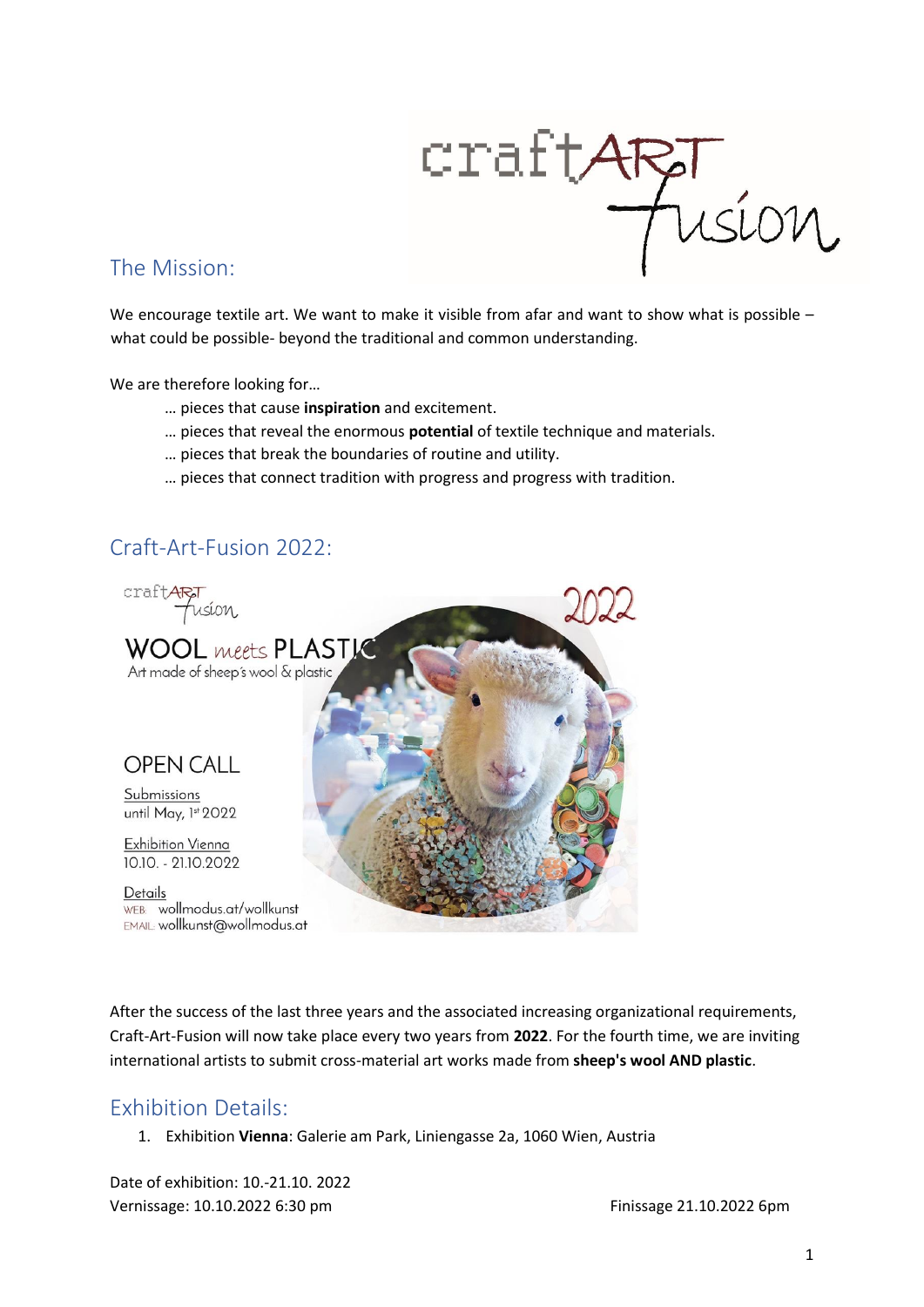**Visitors-Vote**: During the exhibition, the visitors turn in their vote of their favorite art piece of 2022. The winner receives free participation for the Craft-Art-Fusion exhibition in 2024 (participation without charge and without jury decision).

# Submission:

## Specifications of the art works:

- Two- or three-dimensional art works consisting of **sheep's wool AND plastic** may be submitted.
- Each work must **predominantly be made of sheep's wool and plastic**. Hereby it is not important which of the two materials is used dominantly.
- It is however essential that both materials are **clearly visible**.
- The two materials must make up **at least 30%** of the artwork.
- Supportive **other materials** may be used as well.
- Submitted work should follow an **artistic thought**.
- **No** mere commodities are accepted.

# Submission modalities:

Who may submit:

- National and international craftsmen/artists over the age of 18
- As well as national and international collectives of artists/craftsmen

How many works may be submitted per person/group?

| Single work:     | 1-2 works (Two- or three-dimensional)                |
|------------------|------------------------------------------------------|
| Series of works: | max. 3 related works                                 |
|                  | Attention: other dimensions for series (see Formats) |

## Formats:

The only formal restriction in 2022 is: each work or series should not weight more than 8 kg.

## Submission fees:

- 1. Processing fee **per person**: 20€ (for max. 2 works or 1 series) Submission will only be processed upon receipt of the processing fee. Accordingly, this fee is to be paid by each artist/collective of artists in advance.
- 2. Participation fee per selected **work: 160€**

#### Participation fee per **series: 220 €**

This fee only concerns the artists/collectives of artists who are selected by the jury to display their work.

## **Transfer details**:

Sawatou Mouratidou Raiffeisen Bank NOE-Wien IBAN: AT80 3200 0000 1338 0860 BIC: RLNWATWW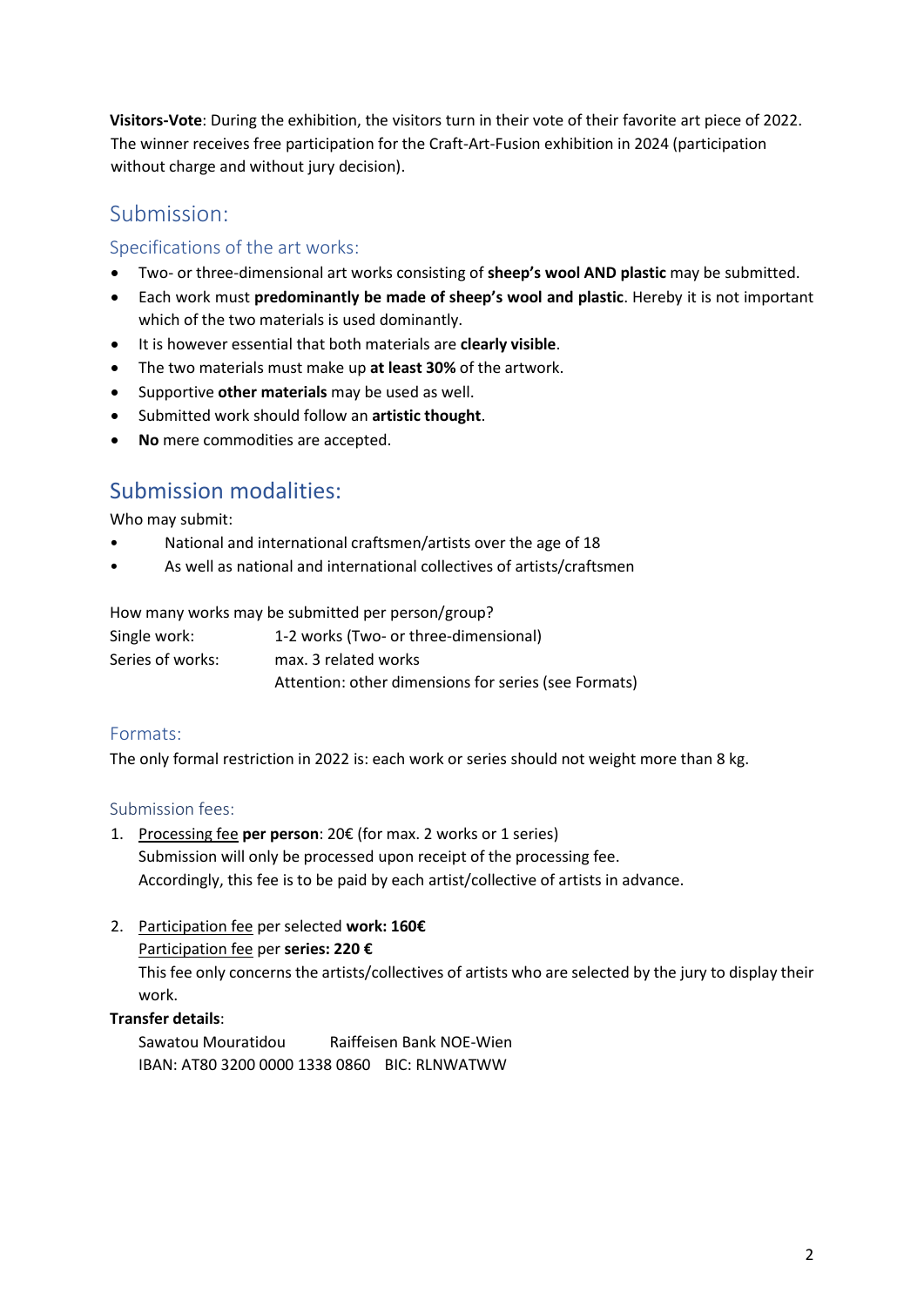# Deadlines and dates:

- **Submissions** are possible until **May 1st, 2022** (midnight) online!
- Submissions are only valid with **receipt of the processing fee** also until the **1.05.2022.**
- The selected participants will be contacted until **May 10th, 2022**.
- Receipt of **participation fee** until the **May 31st, 2022** to ensure participation.
- Until **May** 2**0th, 2022** forwarding of needed information for the catalogue and vending (see details below)
- Between **September 10 th and 20th, 2022** the exhibition pieces have to be delivered.
- The (unsold) works will be returned to the artists after the exhibition by the **end of October 2022**.

# Submission details:

As of now submissions are accepted **exclusively per E-mail**: [wollkunst@wollmodus.at](mailto:wollkunst@wollmodus.at)

Pictures are to be **submitted** via WeTransfer or similar platforms.

Submissions are only valid, if the following elements are handed in on time (German or English).

- if all submission documents are received on time
	- o (see CHECKLIST SUBMISSION)
- Transfer confirmation of processing fee (20€)
- Selected participants will be informed by email by May 10, 2022.
- This email contains:
	- o Invoice for the transfer of the open participation fee
	- o Form for data protection and confirmation that the work (s) were created by the artist or by the artist group and without the rights of third parties.

o Information, address and contact details for shipping or delivery of the work / works.

- Final exhibition participation fixed if:
	- o positive jury decision
	- o Payment of the participation fee by May 31st, 2022
	- o Send ALL information + dates for catalog and sale by May 20th, 2022 (see CHECKLIST AFTER JURY DECISION in the appendix)

o Work (s) delivery on time (details will follow).

## Furher details for sumbission:

- The selected pieces can be delivered personally by the artist or can be delivered by shipping providers, (details will follow) (Attention: Custom charges may apply [any time delay and additional charges lay at the risk of the
- artist]). • All accepted works must be wrapped safely – even if delivery is done personally. Also, the wrapping has to be reusable, stable and easily transported.

## Included services:

- **Exhibition Flyer**
- online: at least 2 weeks before the start of the exhibition by email
- Print: if required and on order 30 (print) flyers per artist / artist group
- **Exhibition catalogue** (print) incl. 3 copies per artist Edition in German and English Handover in person at the exhibition or subsequent dispatch
- **Exhibition construction and supervision** in **Vienna**
- **Opening and closing exhibition** in Vienna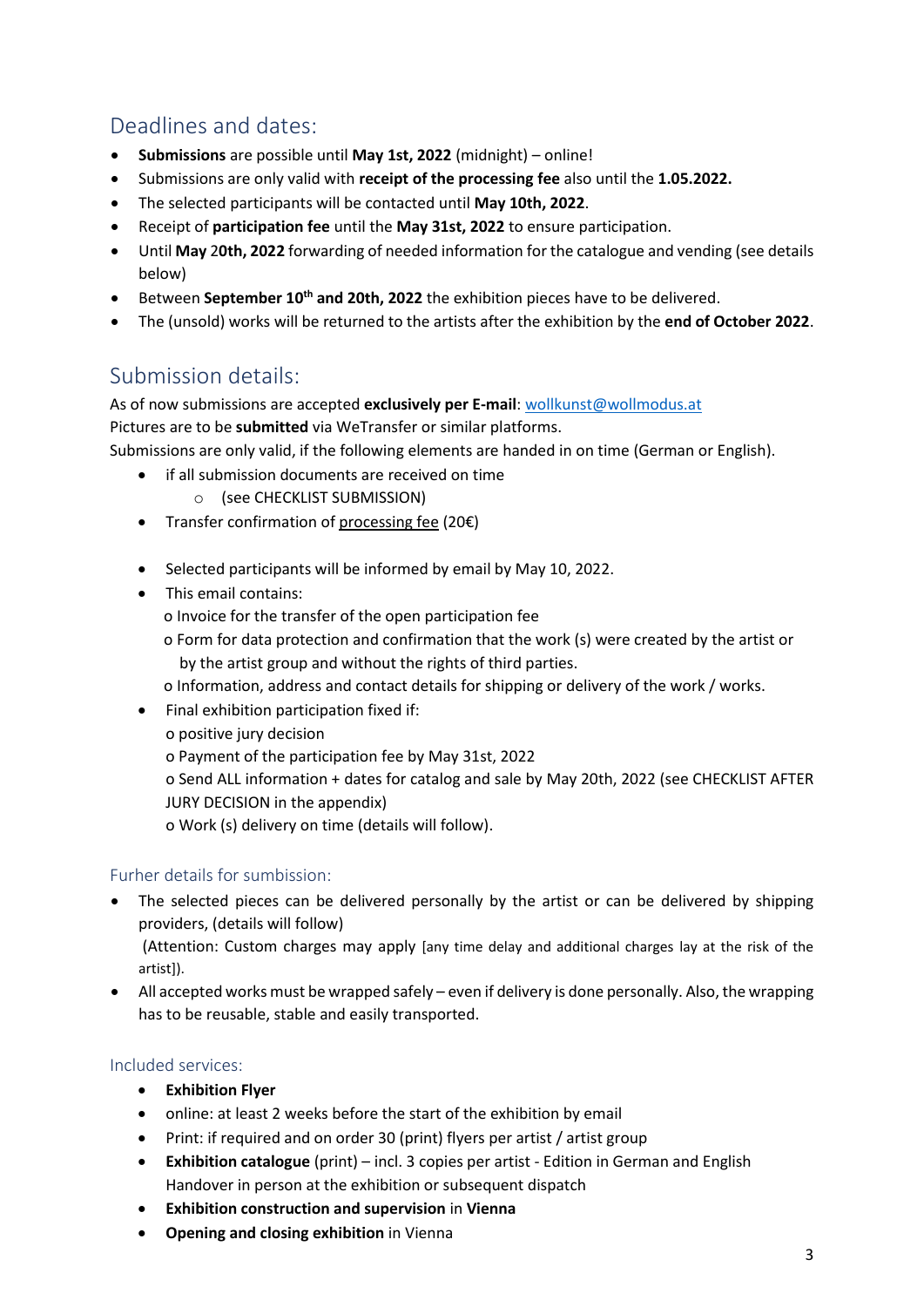- **Framework program exhibitions**
- **Advertising and PR**, media articles in trade magazines (FilzFun..)
- Possibility to present a **short video** about the artist "A look behind the scenes" during the exhibition:

**self-made short video 3-5 minutes "behind the scenes"**

Language: German or English

A look behind the scenes: A brief glimpse into the studio and the work of the artist - the artist a few words from the artist about the submitted work

**Attention:** Charges for shipping (forth and return) + custom charges are to be carried by the artists themselves. The work is of course properly transported and stored, but is not specially insured against theft or damage by third parties.

\_\_\_\_\_\_\_\_\_\_\_\_\_\_\_\_\_\_\_\_\_\_\_\_\_\_\_\_\_\_\_\_\_\_\_\_\_\_\_\_\_\_\_\_\_\_\_\_\_\_\_\_\_\_\_\_\_\_\_\_\_\_\_\_\_\_\_\_\_\_\_\_\_\_\_\_\_\_\_\_\_\_

 $\frac{\text{craft}}{7}$ 

additional information and questions: [wollkunst@wollmodus.at](mailto:wollkunst@wollmodus.at) [wollmodus.at/wollkunst](http://wollmodus.at/wollkunst)

Danica Beyll: +43 (0)699 12105220 Sawatou Mouratidou: +43 (0)676 5429543

#### **More Information to the activities of Wollmodus**

**Wollraum** – Felt-workshops [wollmodus.at/wollraum-filzfortbildung](http://wollmodus.at/wollraum-filzfortbildung/) **Kunst im Handwerk** – Craft-market [wollmodus.at/kunst-im-handwerk](http://wollmodus.at/wollraum-filzfortbildung/) **Wollkunst** - by wollmodus [wollmodus.at/wollkunst](http://wollmodus.at/wollkunst)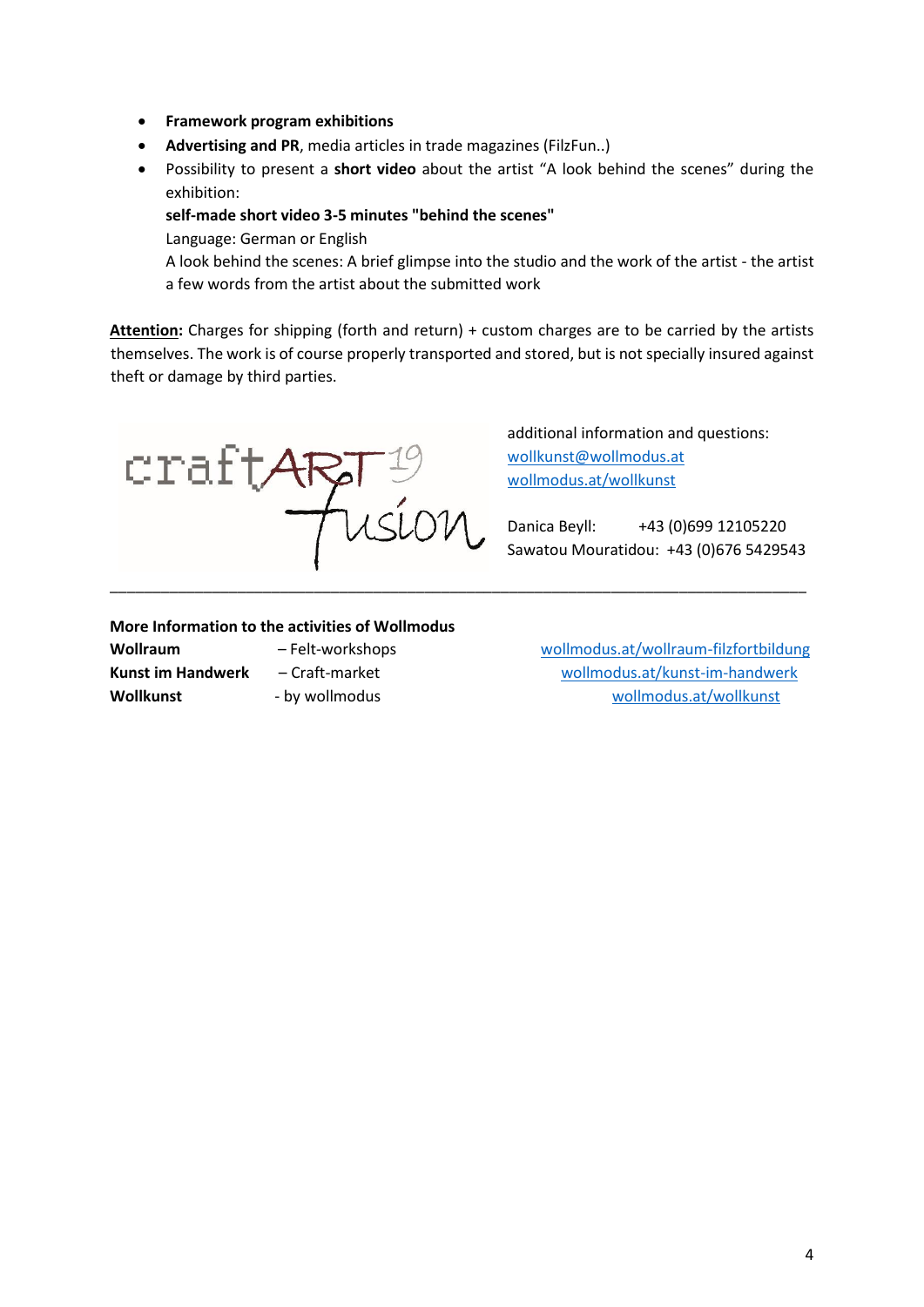# ATTACHMENT

|                                         | Submission checklist - until 01.05.2022:                                      |  |  |  |  |
|-----------------------------------------|-------------------------------------------------------------------------------|--|--|--|--|
|                                         | all data in ENGLISCH or german:                                               |  |  |  |  |
|                                         | Personal data of the artist:                                                  |  |  |  |  |
|                                         | First name, surname, title                                                    |  |  |  |  |
|                                         | lives and works in                                                            |  |  |  |  |
|                                         | Year of birth, country of birth                                               |  |  |  |  |
|                                         | Website, email, and phone number                                              |  |  |  |  |
|                                         | for artist collective: all data from all members of the group                 |  |  |  |  |
|                                         | Artist statement (max 50 words) in German or English                          |  |  |  |  |
| "My access to the material / materials" |                                                                               |  |  |  |  |
|                                         | "What is important to me in my work?"                                         |  |  |  |  |
|                                         | for artist collective: 1 common statement by the group                        |  |  |  |  |
|                                         | Short text of the work (max. 50 words)                                        |  |  |  |  |
| Topic, personal access, statement,      |                                                                               |  |  |  |  |
|                                         | for artist collective: 1 common text on the work                              |  |  |  |  |
|                                         | for several works: 1 text per work                                            |  |  |  |  |
|                                         | for series: 1 text for the entire series                                      |  |  |  |  |
|                                         | Work details (per work):                                                      |  |  |  |  |
|                                         | Material                                                                      |  |  |  |  |
|                                         | Year of creation                                                              |  |  |  |  |
|                                         | technique                                                                     |  |  |  |  |
|                                         | Sales price (€, incl. or excl. VAT?) - or remark "not for sale"               |  |  |  |  |
|                                         | Dimensions (HxW or HxWxD)                                                     |  |  |  |  |
|                                         | 2-4 expressive photos per work                                                |  |  |  |  |
|                                         | please only photos of the FINISHED works                                      |  |  |  |  |
|                                         | please photos suitable for catalog:                                           |  |  |  |  |
|                                         | calm background                                                               |  |  |  |  |
|                                         | Work fully illustrated (edges, not trimmed)                                   |  |  |  |  |
|                                         | Format jpg, 300dpi (!), Narrow side at least 12 cm                            |  |  |  |  |
|                                         | labelling of the photos: first name_last name_title of work- no. of the photo |  |  |  |  |
|                                         | e.g.: Maria_Hofer_Filzfantasie_1                                              |  |  |  |  |
|                                         | Photo directory = list of transmitted photos with labeling and file format    |  |  |  |  |
|                                         | Confirmation of transfer of the submission fee (20 $\xi$ )                    |  |  |  |  |